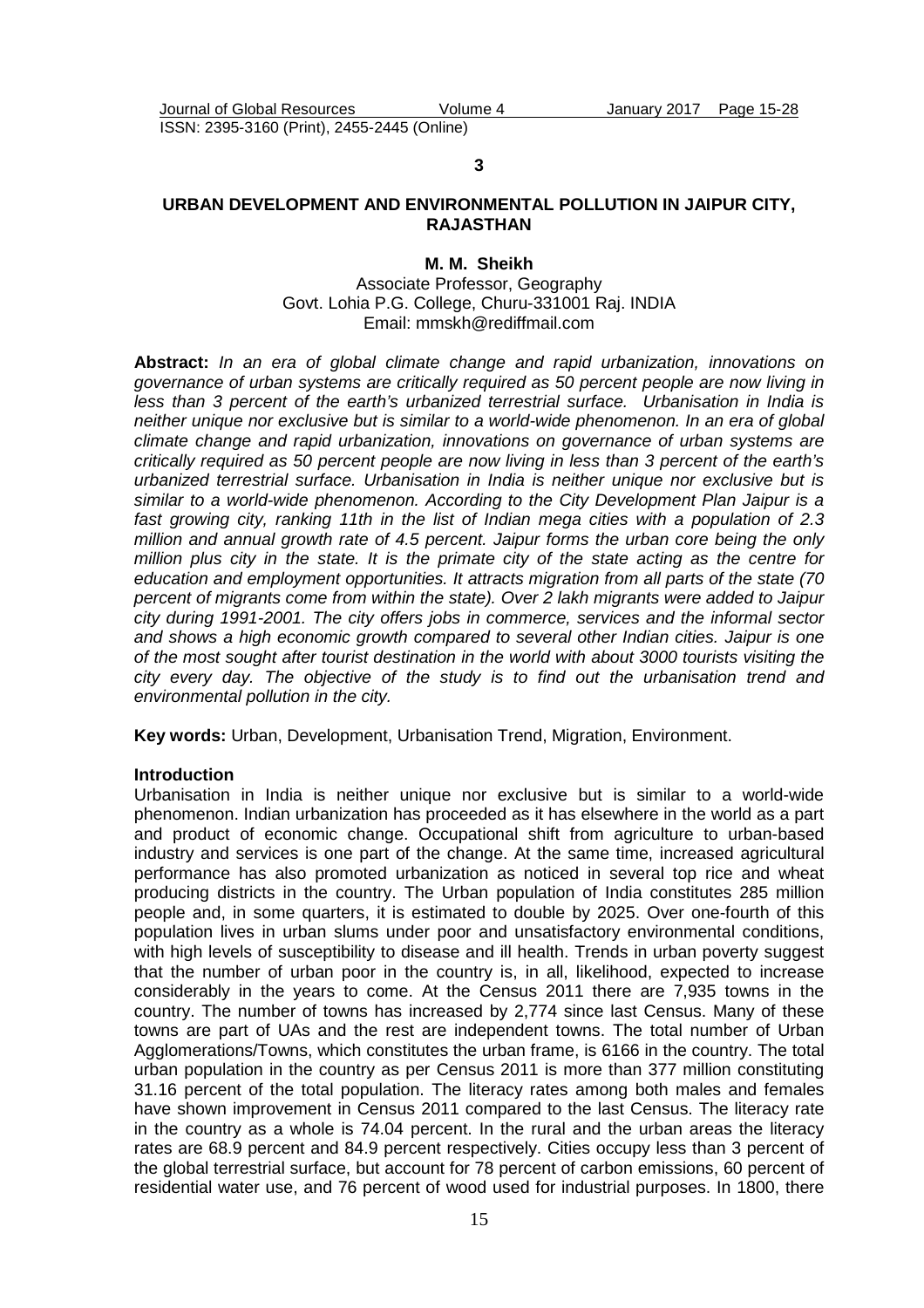was only one city, Beijing, in the entire world that had more than a million people; 326 such cities exists 200 years later (Brown 2001). Indeed, such rapid has been the pace of growth that in 1900 just 10 percent of the global population was living in urban areas which now exceeds 50 percent and is expected to further rise to 67 67 percent in the next 50 years (Grimm et al. 2008). Jaipur is one of the first planned cities of India. According to the City Development Plan Jaipur is a fast growing city, ranking 11th in the list of Indian mega cities with a population of 2.3 million and annual growth rate of 4.5 percent. Jaipur forms the urban core being the only million plus city in the state. It is the primate city of the state acting as the centre for education and employment opportunities. It attracts migration from all parts of the state (70 percent of migrants come from within the state). Over 2 lakh migrants were added to Jaipur city during 1991-2001. The city offers jobs in commerce, services and the informal sector and shows a high economic growth compared to several other Indian cities. Jaipur is one of the most sought after tourist destination in the world with about 3000 tourists visiting the city every day. velopment Plan Jaipur is a fast growing city, ranking 11th in the list of Indian mega cities<br>h a population of 2.3 million and annual growth rate of 4.5 percent. Jaipur forms the<br>pan core being the only million plus city i

## **Study Area**

Jaipur is situated in the eastern part of Rajasthan, surrounded on three sides by the rugged Aravali hills. Jaipur is located at 2 26°55′N 75°49′E. It is surrounded by Alwar and Sikar in the North; by Sikar, Nagaur, and Ajmer in West; by Ajmer, Tonk, and Sawai Madhopur in the South and by Dausa and Bharatpur districts in East. It has an average elevation of 430 meters. Jaipur was founded in 1728 A.D. Maharaja Jai Singh was the founder of Jaipur city which is famous for its wonderful architectural planning. The city has many historical monuments and buildings even as on today. The climate of Jaipur city is semi arid and average rainfall per year is 556.4 mm. The rainy season lasts from June to September. The Aravali hills. Jaipur is located at 26°55'N 75°49'E. It is surrounded by Alwar and Sikar in the<br>North; by Sikar, Nagaur, and Ajmer in West; by Ajmer, Tonk, and Sawai Madhopur in the<br>South and by Dausa and Bharatpur distri The city is renowned for heritage and its colour symmetry and thus known as the pink city. According to the census 2011, Jaipur district has a population of 6,663,971, which gives it a ranking of 10th most populous district in India. The district has a population density of 598 persons per square kilometre and a population growth rate of 26.91 percent in the decade 2001-2011. The gender ratio of this district is 909 females for every 1000 males and a literacy ratio of 76.44 percent. As of 2011, Jaipur has a population of 3,073,350. The Population of the Jaipur Metropolitan area is 3,646,590. Jaipur is the 10th largest city of India according to census of 2011.

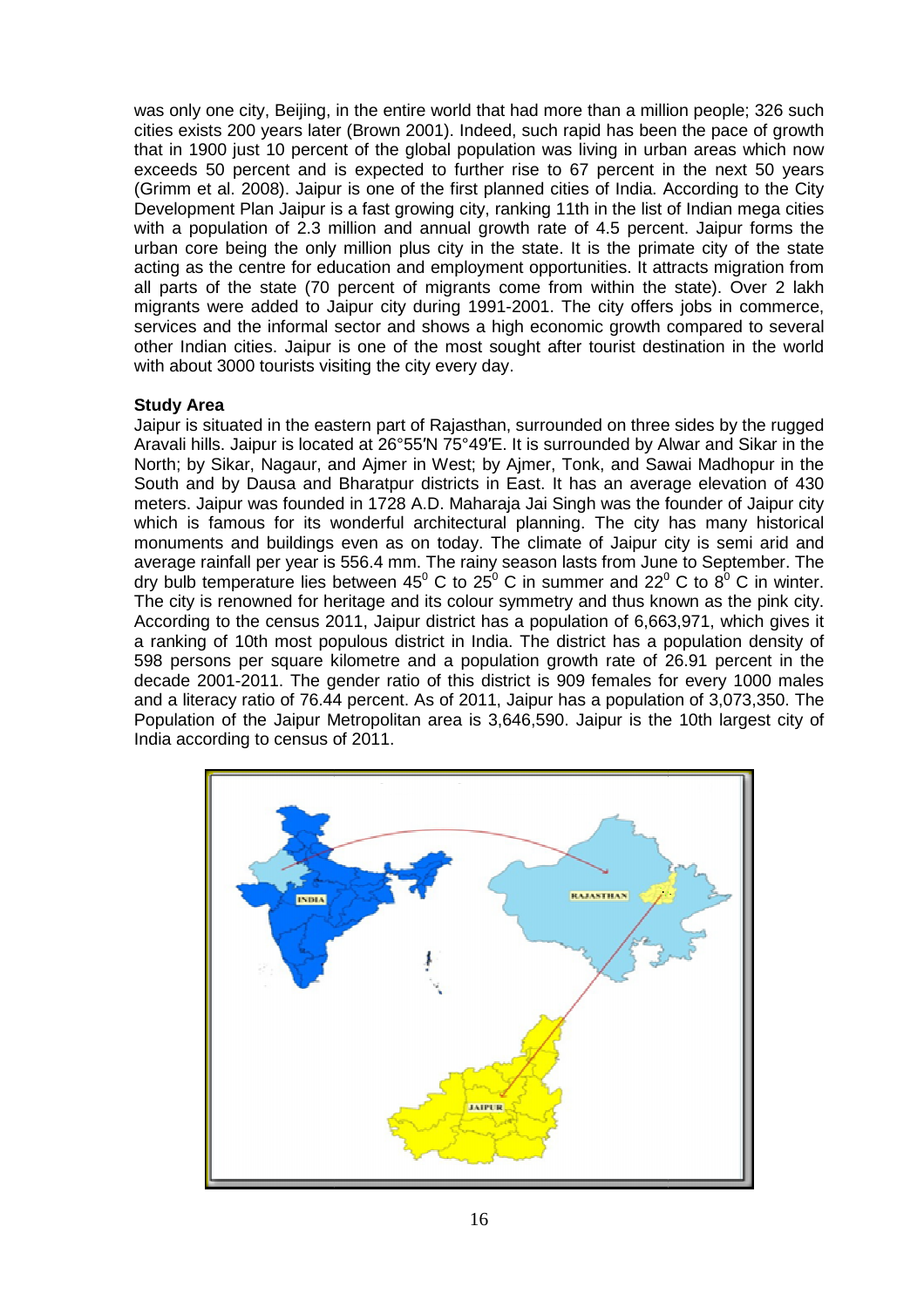# **Objectives**

The principal objectives of this study are enumerated below. These objectives relate to current perceptions of key environmental challenges.

- To assess the industrial development and its impact on city's environment.
- To assess the tourism and its impact.
- To study the urban transport system and traffic problems.
- To assess migration and its impact and slum problems.
- To highlight the cause of the environmental degradation and its impact on human health.

# **Methodology**

The study is based upon the primary data collected through questionnaire and secondary data available from different published reports. About 1000 persons were selected to assess the urban development and its impact of environment. There were 1000 respondents interviewed with the help of a structured questionnaire.

## **Population**

Jaipur city's population is around 3.07 million (2011 census), with 17 percent of total urban population of Rajasthan. As per 2011 census, Jaipur city witnessed a 32.2 percent population growth. During 1951- 2011, the city's population went up five 2 times. Decadal population growth trend have been given in the following table.

| <b>Years</b> | <b>Population</b> | <b>Variation</b> | <b>Decennial Growth</b><br>in Percentage | Percentage<br><b>Growth per</b><br><b>Annum</b> |
|--------------|-------------------|------------------|------------------------------------------|-------------------------------------------------|
| 1871         | 137,887           |                  |                                          |                                                 |
| 1881         | 142,578           | $+4,691$         | $+3.40$                                  | 0.34                                            |
| 1891         | 158,905           | $+16,327$        | $+11.45$                                 | 1.14                                            |
| 1901         | 160,167           | $+1,262$         | $+0.79$                                  | 0.79                                            |
| 1911         | 137,098           | $+23,069$        | $-14.40$                                 | $-1.44$                                         |
| 1921         | 120,207           | $+16,891$        | $-12.32$                                 | $-1.23$                                         |
| 1931         | 144,179           | $+23,972$        | $+19.94$                                 | $+1.99$                                         |
| 1941         | 175,810           | $+31,631$        | $+21.93$                                 | $+2.19$                                         |
| 1951         | 291,130           | $+115,320$       | $+65.59$                                 | $+6.55$                                         |
| 1961         | 403,444           | $+112,314$       | $+38.58$                                 | $+3.85$                                         |
| 1971         | 636,768           | $+233,324$       | $+57.83$                                 | $+5.78$                                         |
| 1981         | 1,015,160         | +378,392         | $+59.42$                                 | $+5.94$                                         |
| 1991         | 1,518,235         | +503,075         | $+49.55$                                 | $+4.95$                                         |
| 2001         | 2,324,319         | +806,084         | $+53.09$                                 | $+5.30$                                         |
| 2011         | 3,471,847         | $+1,147,528$     | $+49.37$                                 | $+4.94$                                         |

**Table 1: Decadal Population Growth, 1871-2011, Jaipur City**

Source: District Census Abstract, 2011, GoI

# **Poverty and Human Development**

The structure of world economy is such that the rich grow richer and poor grow poorer. Surplus is created by the rich countries at the cost of poor countries due to unfavourable trade terms and most of the savings of the developing countries goes back as refund of loan and interest. This could equally be true of the rich and poor states within the country. However, economic disparity within the country can be eliminated through better planning, better management of economic and manpower resources which can ensure balanced and sustainable development of all states.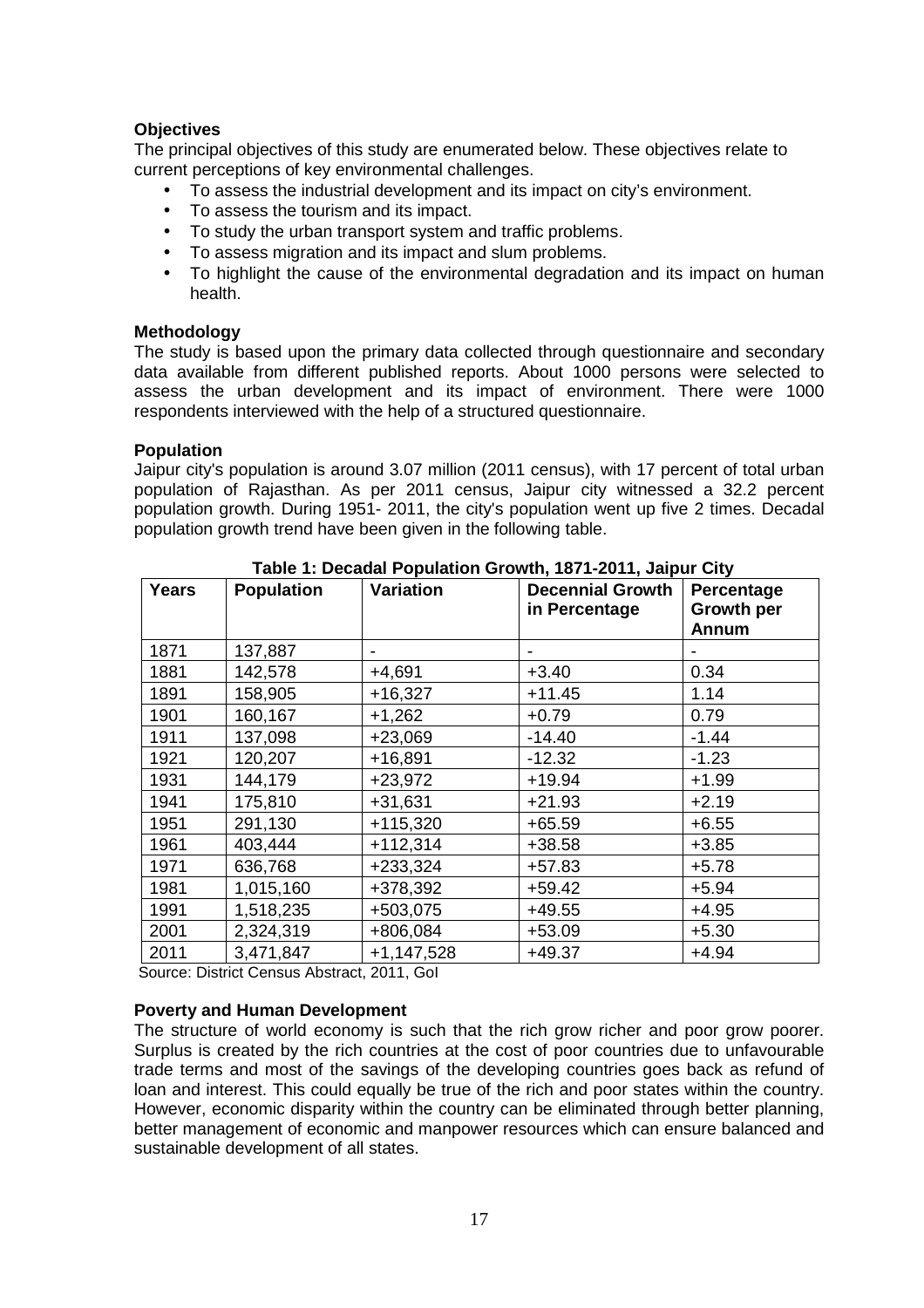## **Population Growth and Environment**

The relationship between population growth and environmental degradation may appear to be rather straight forward. More people demand more resources and generate more waste. Clearly one of the challenges of a growing population is the mere presence of so many people sharing a limited number of resources strains the environment. A large proportion of these populations are supported through subsistence agriculture. As populations grow competition for fertile land and the used of limited resources increases. Meeting the increasing demand for food is probably the most basic challenge and the most salient population and environment crisis.

As we all know that population is increasing day by day very fast. Due to this number of problems are increasing like environmental pollution, unemployment, poverty, fast consumption of natural resources, migration, urbanization, slums and so on. The following table shows that 65 percent people are positive in response of regarding increasing of population. About 10.9 percent reported that they don't know whether population is increasing or not. The following table shows the response of people about increasing population.

| Category    | Response |         |  |
|-------------|----------|---------|--|
|             | Number   | Percent |  |
| Yes         | 650      | 65.0    |  |
| <b>No</b>   | 241      | 24.1    |  |
| No response | 109      | 10.9    |  |
| Total       | 1000     | 100.0   |  |

## **Table 2: Population Increasing**

Source: Field Survey

#### **Connection between Environmental and Society**

A serious problem the society is facing at present is the deterioration of both the natural resources and environment. Human activities generate environmental pressure in different ways. Notable among them is overexploitation of fertile agricultural land renewable resources such as water. Environment as the term itself indicates is anything that surrounds or environs us. Environment in this sense is made of all those things which though distinct from us affect our life or activity in some way. It consists of all surroundings and influences, whatsoever that are present whenever an event occurs. It refers to those forces, situations, or stimuli that affect the environment from outside. Environment is thus not a simple but a complex phenomenon and consists of various forms such as physical environment, biological environment, social environment and supra-social environment.

## **Global Environmental Concerns**

Human life is all about adaptation, especially to our environments. Past civilizations were confronted with some of the environmental challenges that we are familiar with today. For example, environmental decay forced people to abandon the once-fertile region of the Middle East known as the 'cradle of civilization.' Or in more modern times, the advent of the Industrial Revolution greatly increased pollution amounts in Western Europe. However, there are some significant differences between those issues and ones we currently find ourselves facing. First, contemporary environmental issues have taken on a global scale, whereas in the past, such issues were confined to small parts of the globe. Secondly, current environmental concerns are often products of our own doing, whereas in the past, concerns were much more to do with the confines of nature. Lastly, current environmental concerns are worsening at a more rapid pace than in the past. Ancient societies had more time and space to deal with environmental threats than we do today. Collectively, each of these qualities makes an ecological challenge a global environmental concern. In this lesson, we will briefly cover some of the more major global environmental concerns, as well as discuss measures that are being taken to help correct them.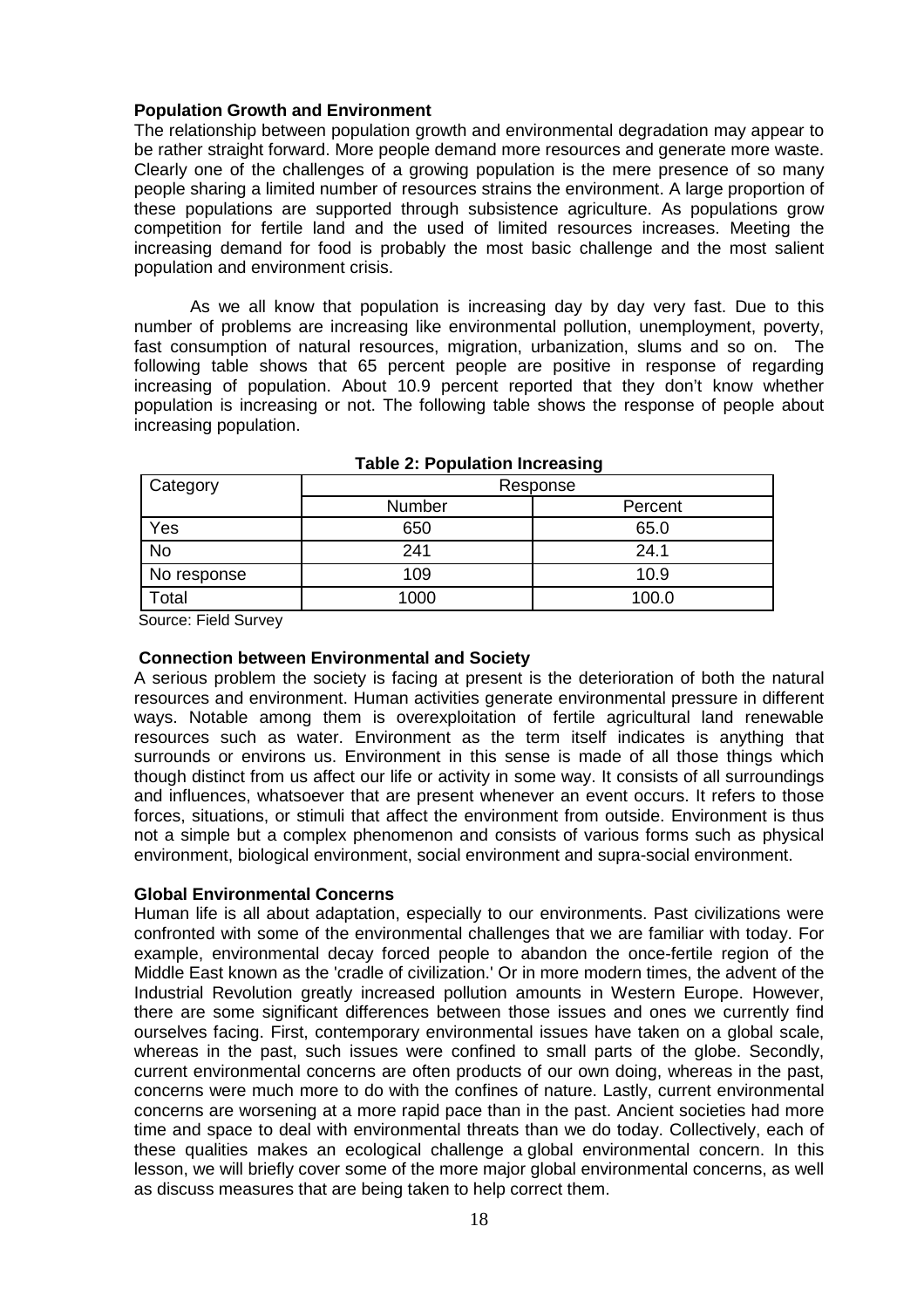## **Climate Change**

One of the biggest global environmental concerns is related to the increase of the average global temperature. There is a consensus among scientists that greenhouse gases are altering the atmosphere in ways that ultimately contribute to climate change and higher temperatures. Human activities are the main causes of these climate developments due to the heavy development of industry, which creates pollution. What causes this situation is when the amount of carbon dioxide increases in the atmosphere and traps solar radiation, which then increases the atmosphere's temperature. The increase of pollution in the atmosphere not only leads to the changing in the global climate, but it also leads to some other serious problems.

## **Global Warming and Climate Change**

The country's large population and rapidly increasing energy use plays an important and growing role in global warming. Global warming can have major physical, environmental and socioeconomic consequences, which can be both positive and negative. The estimation of these impacts is complex and marked with uncertainties. Climate change would cause changes in 14 precipitation patterns, ocean circulation and marine systems, soil moisture, water availability, and sea level rise. These would make an impact on agriculture, forestry and natural eco-systems like wetlands and fisheries. Also with rising temperatures, and subsequent increasing heat stress and alternation in patterns of vectorborne diseases, the global population would be more vulnerable to health problems, causing disruptions in settlement patterns and large-scale migration. The people of the study area accepted that global warming and climate change is occurring very fast. About 54.5 percent respondents aware about the population and its impact on climate change. About 30.8 percent respondents don't know the global climate change and its impact. The details are given below.

| Category  |        | Response |
|-----------|--------|----------|
|           | Number | Percent  |
| Yes       | 545    | 54.5     |
| <b>No</b> | 147    | 14.7     |
| Don' Know | 308    | 30.8     |
| Total     | 1000   | 100.0    |

**Table 3: Change Global Climate** 

Source: Field Survey

## **Poverty and Environmental Degradation**

According to World Bank Report on "Global Economic Prospects" published in 2007, about 472 million (33.2 percent) of population in the total population of 1421 million are living in absolute poverty in South Asia (2003). On the other hand the further estimation shows that, total number of persons living with absolute poverty by the year 2015 could reduce to 273 (16.2 percent) millions in South Asia. There is much controversy surroundings the poverty – environmental degradation nexuses. However, the predominant school of thought argues that poverty is a major cause of environmental degradation and hence it is suggested that if the policy makers want to address the environmental issues, then they must first address the poverty problem with respect to a region. Another school of thoughts argues that this causal link is too simplistic and the poverty environmental nexus is governed by a complex web of factors. The poverty is said to be both cause and effect of environment degradation. Because, poor people who cannot meet their subsistence needs through purchase are forced to use common property resources such as forests, for food and fuel, pastures for fodder and ponds and rivers for water. Hence, this directly contributes to environmental degradation through over exploitation of natural resources like land, air and water.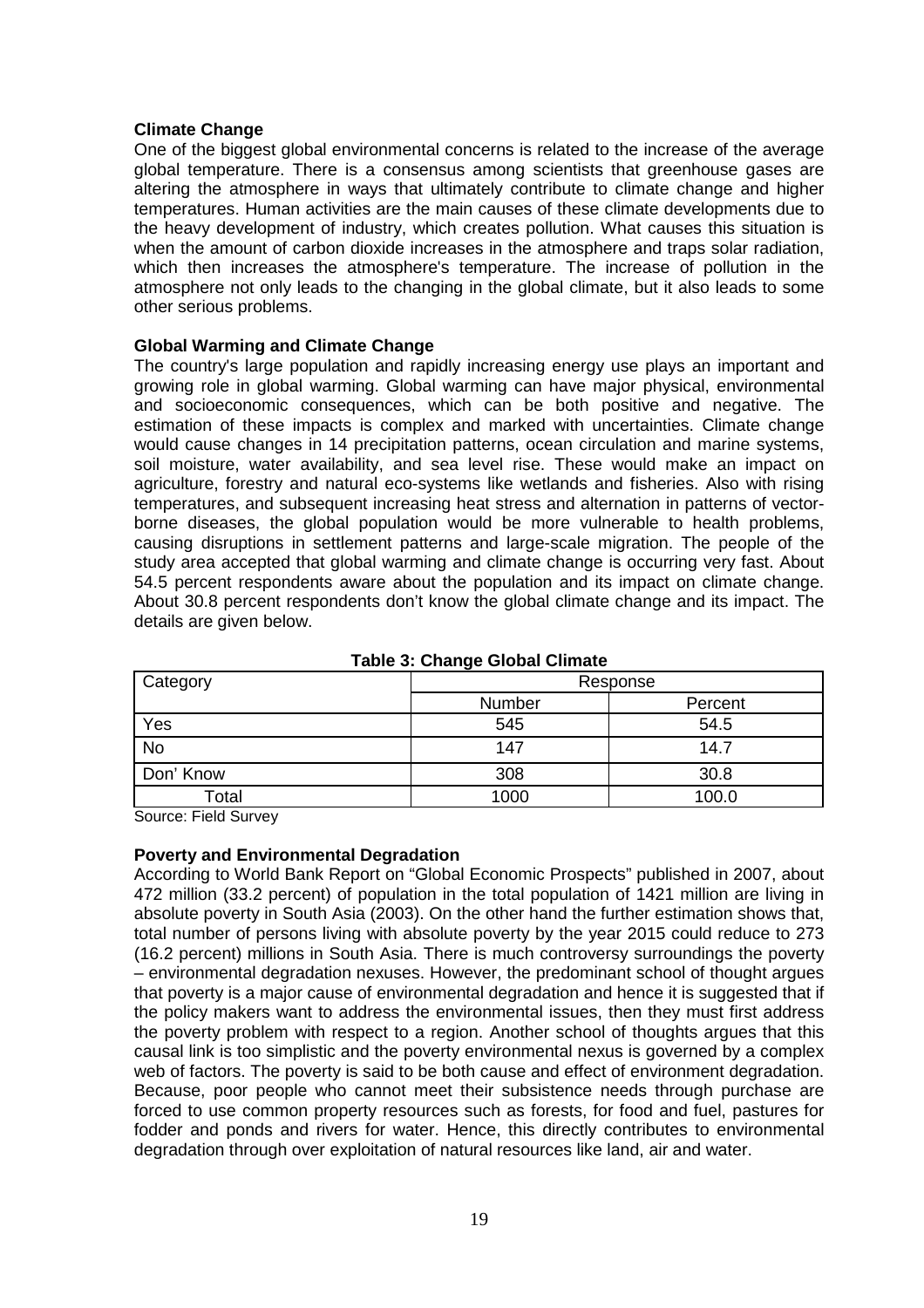In recent decades, poverty and environmental degradation have been increasingly linked. The poor have not only suffered disproportionately from environmental damage, but have they become major cause of ecological stress. Pushed into fragile lands due to population growth and inequitable income distribution patterns many of the poor have over-exploited local resource base. Short-term strategies such as abbreviated fallow periods, depletion of topsoil, and deforestation permit survival in the present but place enormous burdens upon future generation. In this context, there is a clear danger of India's continuing to show a pattern of divergent development, with parts of the country making progress in many fronts, and other parts stagnating. The following table shows that 44.3 percent respondents accept that poverty and environment are interlinked and both are result of over population. The details are given in the following table.

| Category     | Response |         |  |
|--------------|----------|---------|--|
|              | Number   | Percent |  |
| Yes          | 443      | 44.3    |  |
| <b>No</b>    | 422      | 42.2    |  |
| No Response  | 135      | 13.5    |  |
| <b>Total</b> | 1000     | 100.0   |  |

Source: Field Survey

#### **Air Pollution and Environmental Degradation**

In general, most of our environmental challenges can be traced to the erroneous development strategy adopted by Indian state, particularly after Independence. The life style of resource rich nations of the west came to be accepted as the norms, and development planners failed to find a solution to this fact in the constraints of the our resource-base, sustainability question, etc. while formulating plans. A near lack of vision is apparent on the part of our planners in that, they instead of promoting means mass public transport, allowed corporate automobile industry to market a dangerously high number of cars, two- wheelers etc., in total disregard to environmental factors and carrying capacity of our road network. However, in the Rajasthan case the public transport like buses and trains are the prime mode of transport for a majority of the people. In the absence of reliable public transport, the middle class people use two wheelers and three wheelers (Auto's) for their daily commuting.

The rapid increases in the number of private transport vehicle, particularly of two wheelers and three wheelers on Rajasthan roads has been causing massive congestion on roads all over the state, particularly in the major metros. The environmental and health consequences of this increased vehicle population are massive; air pollution in most our metros have reached alarming levels. Congestion, road rage and fatal accidents have become common, and economically nightmarish. Vehicular emission has been going up in proportion to the growing number of motor vehicles. Heavy dependence on fossil fuels for transportation is the major reason for air pollution in the state. Though the recent generation of motor vehicles is relatively eco- friendly, the large number of older vehicles still continues to pollute by their disproportionate toxic emissions. The degree of air pollution is severe in Rajasthan. Hence there is urgent need to curb the massive air pollution caused primarily by existing old generation of motor vehicles. Transport ministry/ departments need to evolve strategies to discourage running of technically obsolescent vehicles in order to reduce auto emission. If also required to introduce stringent policies to reduce air pollution in the state.

Indian cities are among the most polluted in the world. Air in metropolitan cities has become highly polluted and pollutant concentrations exceeds limit considered safe by the World Health Organization (WHO). Suspended particulate levels in Delhi are many times higher than recommended by the World Health Organization (WHO). The urban air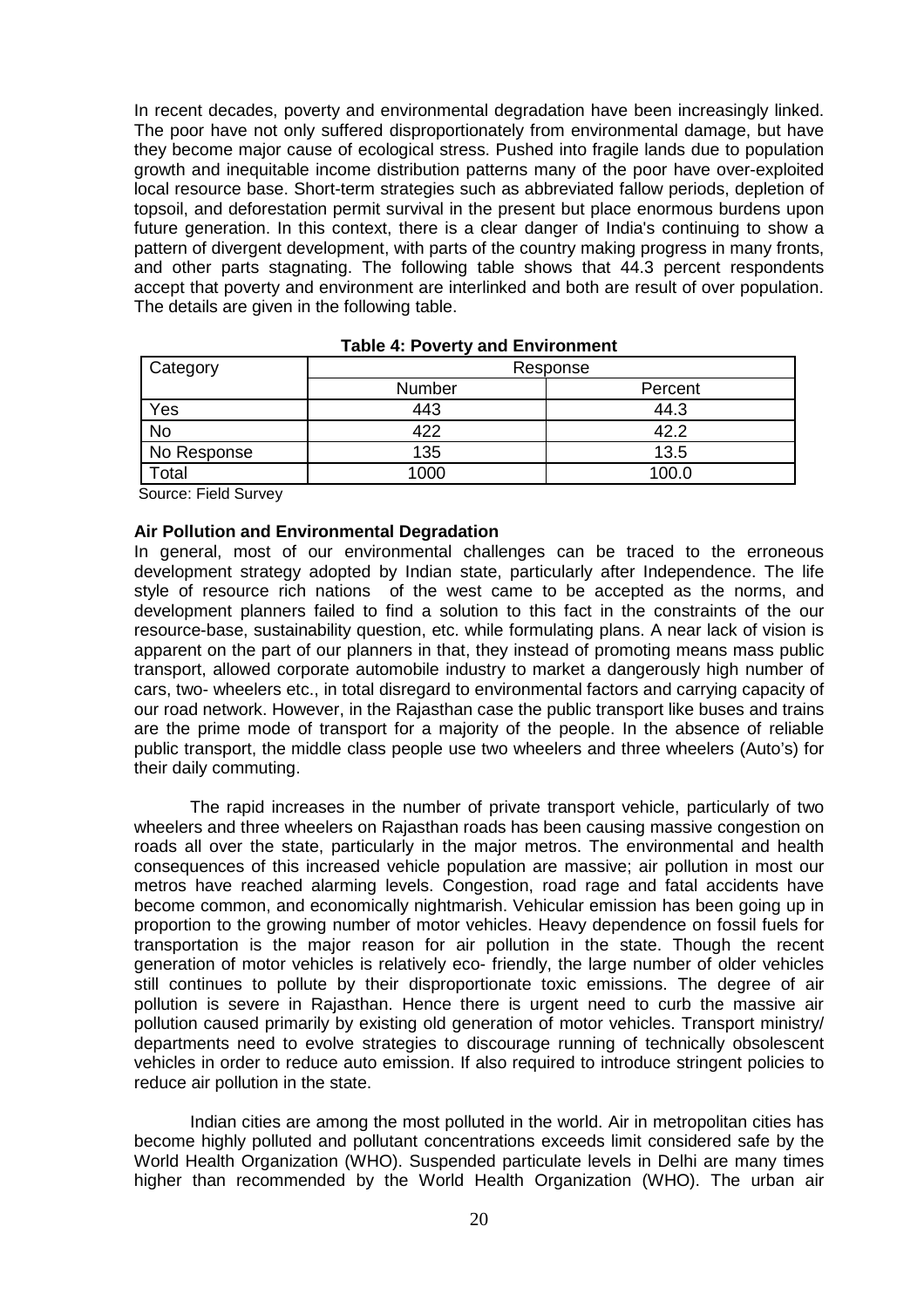pollution has grown across India in the last decade are alarming. Some of the most important air pollutants are residual suspended particulate matter (RSPM), suspended particulate matter (SPM), nitrogen dioxides (NO2), carbon monoxide (CO), lead, sulphur dioxide (SO2) etc. The main factors accounts to urban air quality deterioration are growing industrialization and increasing vehicular pollution, industrial emissions, automobile exhaust and the burning of fossil fuels kills thousands and live many more to suffer mainly from respiratory damage, heart and lung diseases. In the countryside, nitrates from animal waste and chemical fertilizers pollute the soil and water, and in the cities, the air is contaminated with lead from vehicle exhaust.

The indoor air pollution may pose an even greater hazard for human health. Cooking and heating with wood, crop residues, animal dung, and low-quality coal produce smoke that contains dangerous particles and gases. When fuels such as these are burned indoors, using inefficient stoves and poor ventilation, they can cause tuberculosis, other serious respiratory diseases, and blindness (Mishra, Retherford and Smith, 1999). In fact, indoor air pollution from cooking and heating with unsafe fuels has been designated by the World Bank as one of the four most critical environmental problems in developing countries. About 74.5 percent respondents of the area reported that air pollution is increasing day by day. The details are given below.

| Category    |        | Response |  |  |
|-------------|--------|----------|--|--|
|             | Number | Percent  |  |  |
| Yes         | 745    | 74.5     |  |  |
| <b>No</b>   | 147    | 14.7     |  |  |
| No Response | 108    | 10.8     |  |  |
| Total       | 1000   | 100.0    |  |  |

**Table 5: Air Pollution** 

Source: Field Survey

## **Source of Air Pollution**

The main source of air pollution is vehicles in the city. About 45 percent respondents said that vehicles are main source of air pollution. On the other hand 31.6 percent respondents said that industries are main source of air pollution. About 8.9 percent said that they don't have any idea about causes of air pollution. The following table shows the response of source of air pollution.

# **Table 6: Source of Air Pollution**

| Category             | Response |         |  |
|----------------------|----------|---------|--|
|                      | Number   | Percent |  |
| <b>From Vehicles</b> | 450      | 45.0    |  |
| From Industries      | 316      | 31.6    |  |
| From Home            | 145      | 14.5    |  |
| Other                | 89       | 8.9     |  |
| Total                | 1000     | 100.0   |  |

Source: Field Survey

#### **Biodiversity and Development**

All the plans drawn and implemented by the Government or non-government organisations have not get good result to follow principle of biodiversity. This has resulted into soil losing productivity, water sources drying up and forest wealth degenerating. It has been clearly defined that biodiversity does not include only life forms of various groups but also the culture of the people, livelihood and the uses of traditional knowledge which enables them to derive direct or indirect benefits from forests areas for their livelihood and jobs. This needs to be checked and monitored at all stages by the authority appointed.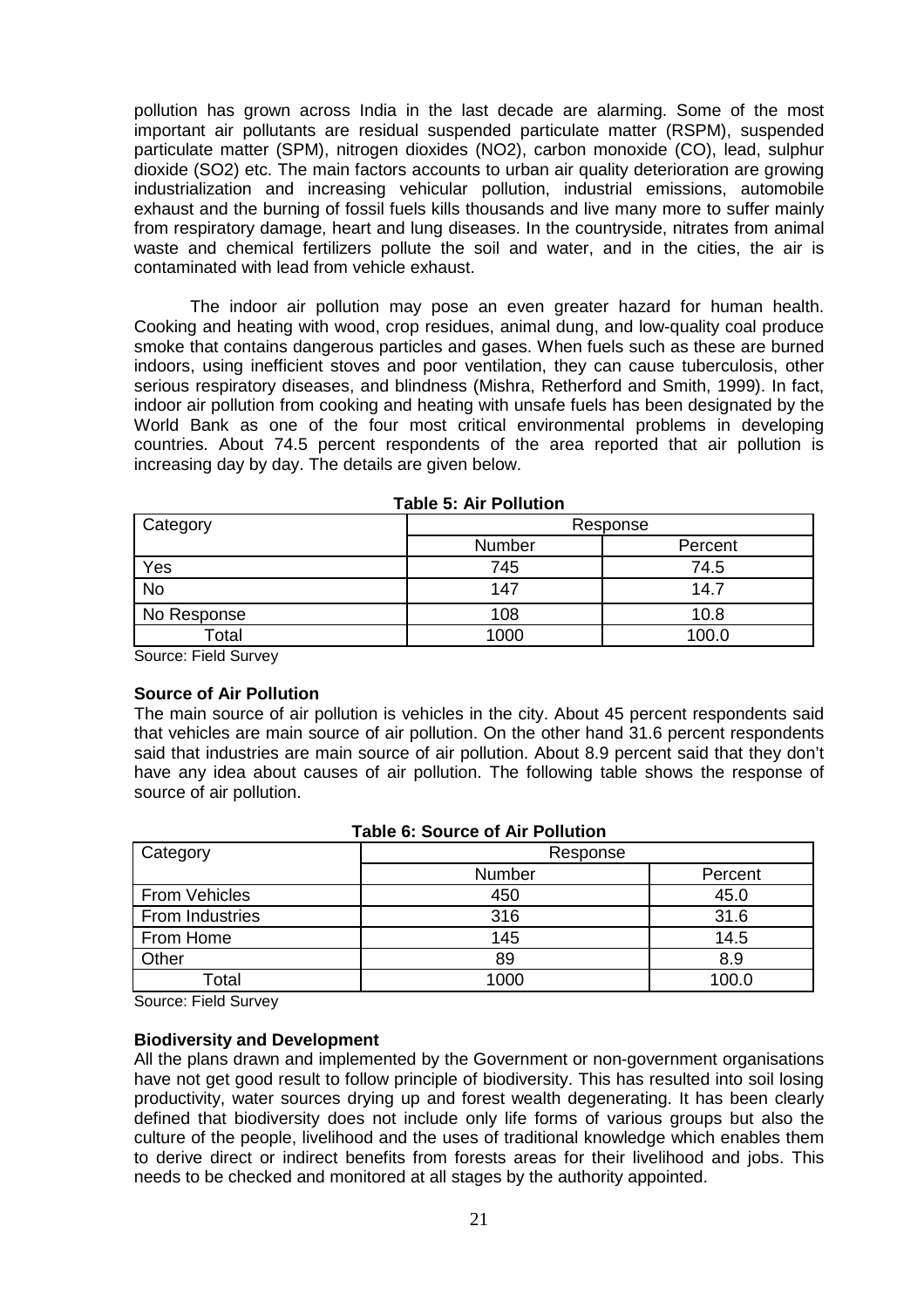#### **Environment and Development**

According to the United Nations Framework Convention on Climate Change (UNFCCC) secretariat, the overwhelming direct cause of deforestation is agriculture. Subsistence farming is responsible for 48 percent of deforestation; commercial agriculture is responsible for 32 percent of deforestation; logging is responsible for 14 percent of deforestation and fuel wood removals make up 5 percent of deforestation. Experts do not agree on whether industrial logging is an important contributor to global deforestation. Some argue that poor people are more likely to clear forest because they have no alternatives, others that the poor lack the ability to pay for the materials and labour needed to clear forest. One study found that population increases due to high fertility rates were a primary driver of tropical deforestation in only 8 percent of cases. Other causes of contemporary deforestation may include corruption of government institutions, the inequitable distribution of wealth and power, population growth and overpopulation, and urbanization.

 The following table shows that about 69 percent people are very well aware about negative impact of population on environment and development. They agreed that high growth of population will affect the environment in negative way. They will require more resources and it will create more pollution. About 20.6 percent respondents are not aware about the effect the population on environment and development. About 10.4 percent people have not given any response. The details are as follows. (Figure No. 26)

| Category    | Response |         |  |
|-------------|----------|---------|--|
|             | Number   | Percent |  |
| Yes         | 690      | 69.0    |  |
| No          | 206      | 20.6    |  |
| No Response | 104      | 10.4    |  |
| Total       | 1000     | 100.0   |  |

| Table 7: Impact of Increasing Population on Environment and Development |  |  |  |  |  |  |
|-------------------------------------------------------------------------|--|--|--|--|--|--|
|-------------------------------------------------------------------------|--|--|--|--|--|--|

Source: Field Survey

## **Environment and Population Interlinked**

It is now well accepted that population, poverty, the economy and environment are interconnected. Poverty and general lack of access to capital, resources and technology contribute to deforestation. The population pressures can leads to resource degradation and poverty. There is a growing emphasis that economic policies also affect poverty and environment, be it direct or indirect, bearing on the availability as well as utilization of natural resources. The growing population has forced poor villagers to deforest and cultivate the deforested land for agricultural purposes and to meet their livelihood needs. The poor are both agents and victims of deforestation. Undoubtedly, clearing of forests for agricultural purposes will increase income but this is not without any other side effects. The continuing need for family labour supports high fertility and rapid population growth. Continued deforestation will have grave consequences for the health of both humans and ecosystems.

 The consequences of unrelenting population growth on natural resources depletion and environmental degradation are not easily dealt with. The lack of knowledge is a problem. Thus, there is a need to promote public awareness of the linkages between population, poverty and environment. Environmentalists and economists increasingly agree that efforts to protect the environment and to achieve better living standards can be closely linked and are mutually reinforcing. Slowing the increase in population, especially in the face of rising per capita demand for natural resources, can take pressure off the environment and buy time to improve living standards on a sustainable basis (Green, C.P., 1992). The following table shows the link between population and environment. About 63.8 percent respondents reported that environment and population are interlinked. If the population will increase the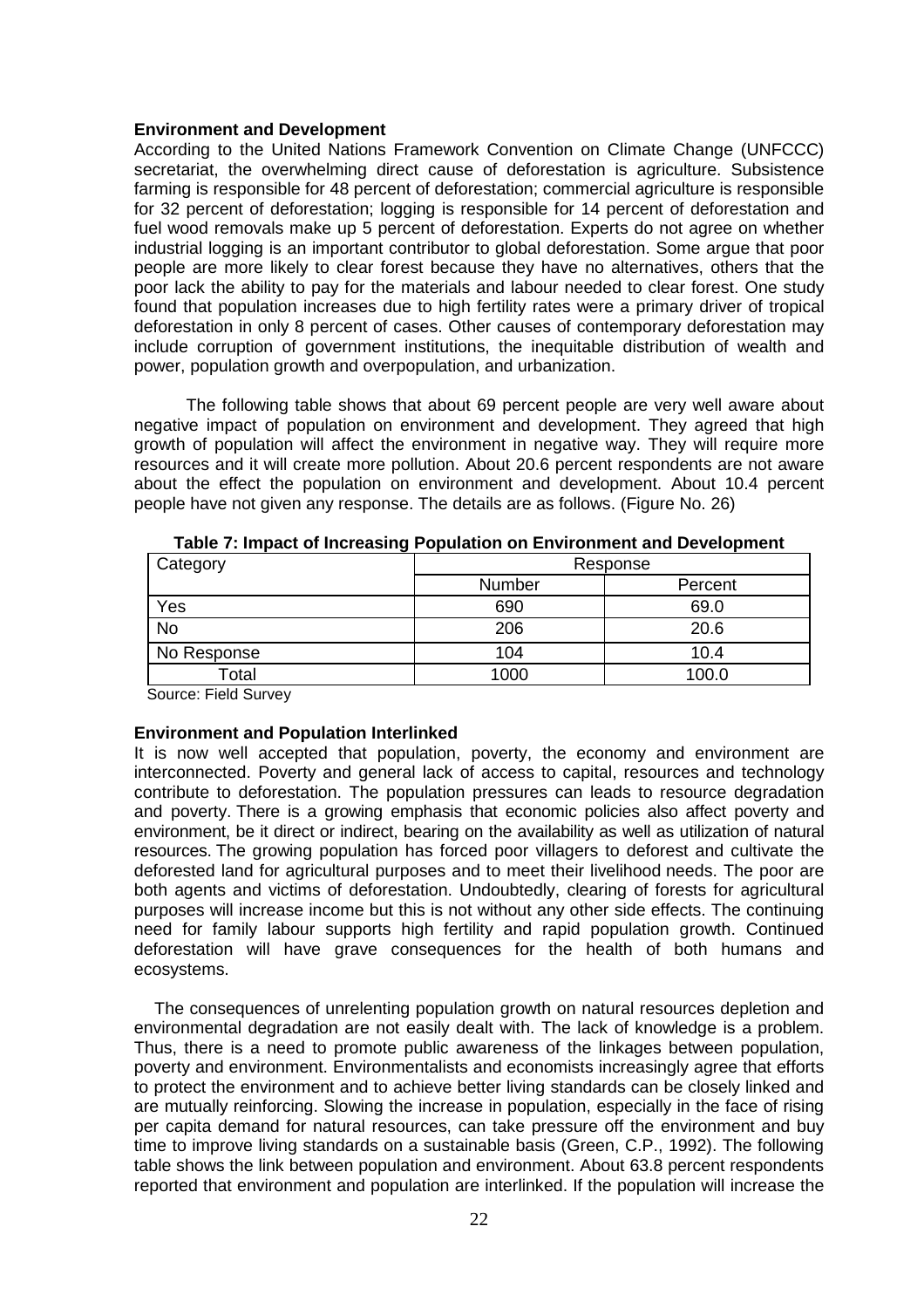environment will affect in negative way. About 26.4 percent persons reported that there is no any link between environment and population. The following table shows the details of respondents.

| Category    | Response |         |  |
|-------------|----------|---------|--|
|             | Number   | Percent |  |
| Yes         | 638      | 63.8    |  |
| <b>No</b>   | 264      | 26.4    |  |
| No Response | 98       | 9.8     |  |
| Total       | 1000     | 100.0   |  |

## **Table 8: Environment and population interlinked**

Source: Field Survey

## **Industrial Impact**

The following table shows that 67.8 percent respondents accept that industrial impacts are very high in the city. Due to industries pollution is increasing steadily. Whereas 27.7 percent said that there is no any negative impact of industries in the city. The details are given in the following table.

#### **Table 9: Industrial Impact**

| Category        | Response |         |
|-----------------|----------|---------|
|                 | Number   | Percent |
| Yes             | 678      | 67.8    |
| No              | 277      | 27.7    |
| No Response     | 45       | 4.5     |
| Total<br>$\sim$ | 1000     | 100.0   |

Source: Field Survey

## **Tourism Impact**

The following table shows that 35 percent respondents accept that tourism is also one of important factor of increasing pollution. Due to tourism pollution is increasing i. e. 35 percent agreed upon this issue. On the contrary 57 percent said that there is no any negative impact of tourism in the city. The details are given in the following table.

## **Table 10: Tourism Impact**

| Category    | Response |         |  |
|-------------|----------|---------|--|
|             | Number   | Percent |  |
| Yes         | 350      | 35.0    |  |
| <b>No</b>   | 570      | 57.0    |  |
| No Response | 80       | 8.0     |  |
| Γotal       | 1000     | 100.0   |  |

Source: Field Survey

## **Urban Transport System**

The following table shows that 77 percent respondents accept that urban transport is not so well managed and proper. Only 12.8 percent respondents said that the transport system is well managed in the city. About 10.2 percent said that they don't have any idea regarding transport management system. The details are given in the following table.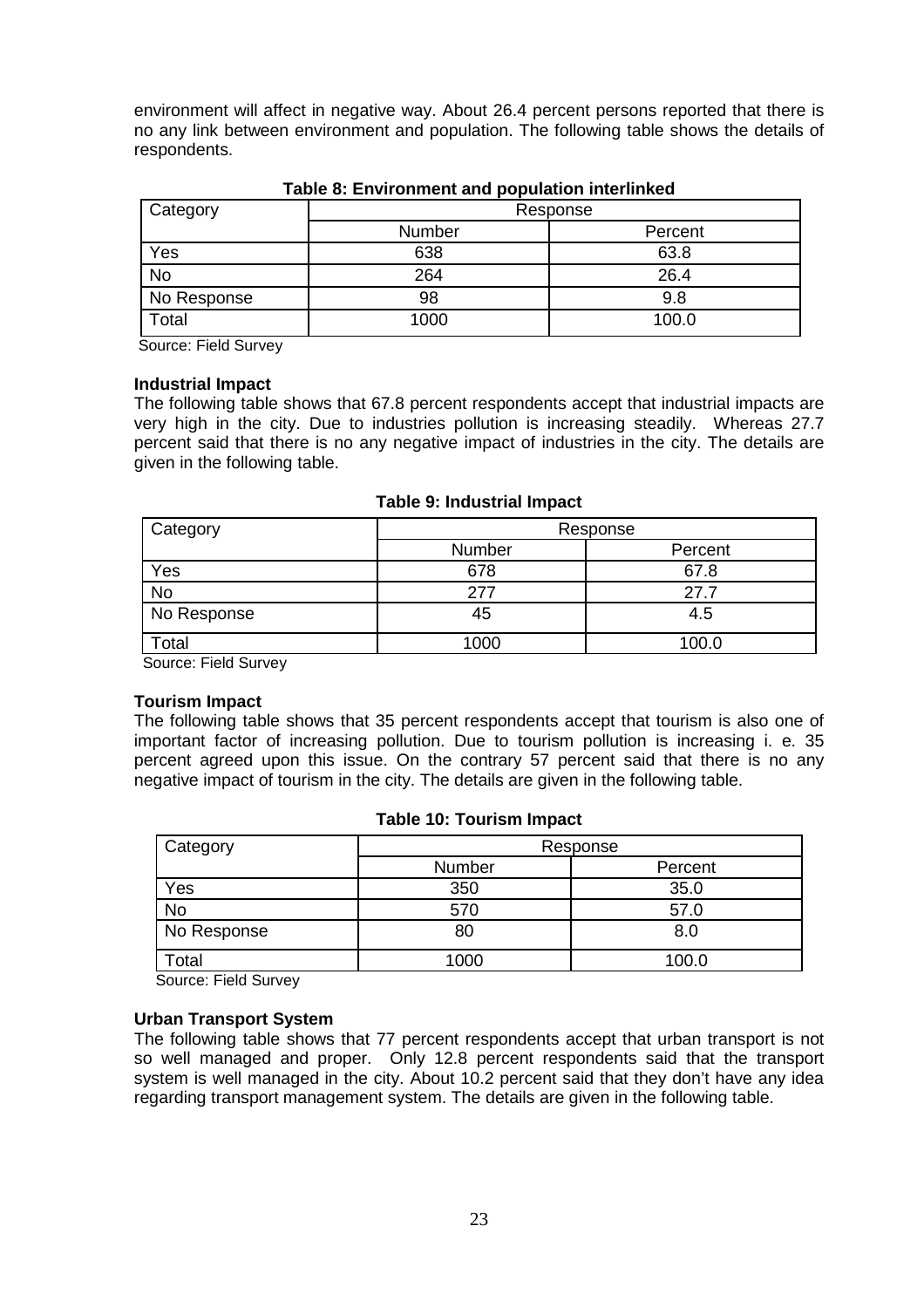| Category    | Response |         |
|-------------|----------|---------|
|             | Number   | Percent |
| Yes         | 770      | 77.0    |
| No          | 128      | 12.8    |
| No Response | 102      | 10.2    |
| otal        | 1000     | 100.0   |

# **Table 11: Urban Transport System**

Source: Field Survey

## **Traffic and Health Issues**

Due to poor city transport management and maintenance the health problems are very common in the city dwellers and traffic personnel. The most important this is that 75.5 percent respondents accept that due to poor and heavy traffic there are so many health issues in the city. Whereas 19 percent said that there are no nay health issues in the city due to urban transport. 5.5 percent respondents have no nay ideas. The details are given in the following table.

| Category    | Response |         |
|-------------|----------|---------|
|             | Number   | Percent |
| Yes         | 755      | 75.5    |
| <b>No</b>   | 190      | 19.0    |
| No Response | 55       | 5.5     |
| Total       | 1000     | 100.0   |

|  |  | Table 12: Traffic and Health issues |  |
|--|--|-------------------------------------|--|
|--|--|-------------------------------------|--|

Source: Field Survey

## **Migration**

Migration is one of the major causes of urbanization and slum development. The given table shows that 65.4 percent respondents accept that urban growth is one of the causes of migration. Only 29 percent respondents said that the migration don't affect the urban growth. About 5.6 percent said that they don't have any idea regarding migration and its impact on urban growth. The details are given in the following table.

| Category    | Response |         |
|-------------|----------|---------|
|             | Number   | Percent |
| Yes         | 654      | 65.4    |
| No          | 290      | 29.0    |
| No Response | 56       | 5.6     |
| ⊺otal       | 1000     | 100.0   |

| Table 13: Migration and its impact on Urban Growth |  |  |
|----------------------------------------------------|--|--|
|----------------------------------------------------|--|--|

Source: Field Survey

 Slum is one of the fast growing problems of every big city. Every year number of labourers come city for getting employment and they settle in the slum areas of the city. Due to this migration slum area is also increasing day by day in the cities. The given table shows that 58.8 percent respondents accept that slum is one of the causes of migration. Only 17.6 percent respondents said that the migration don't affect the slum. About 23.6 percent said that they don't have any idea regarding migration and slum problem. The details are given in the following table.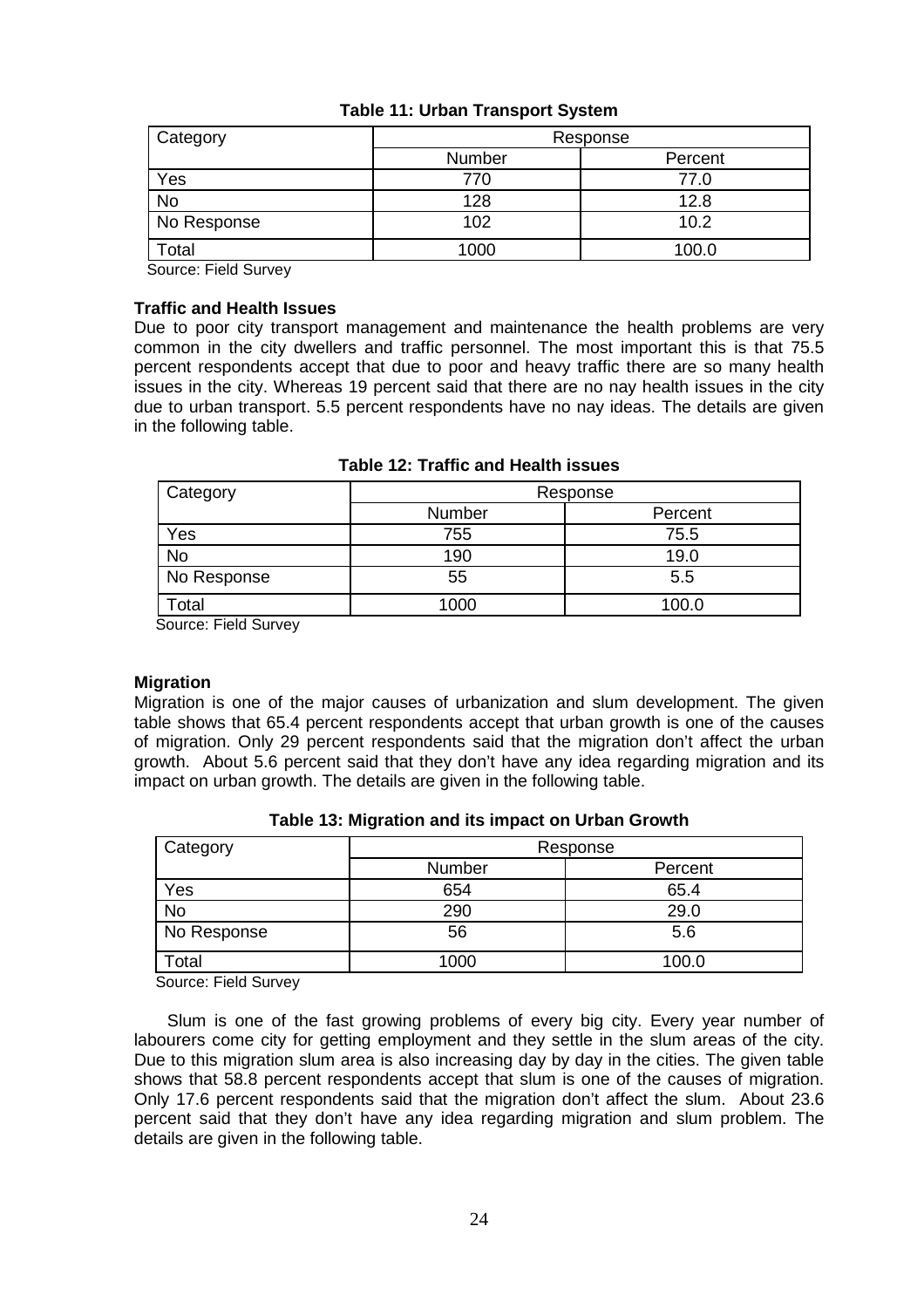| Category          | Response |         |
|-------------------|----------|---------|
|                   | Number   | Percent |
| Yes               | 588      | 58.8    |
| <b>No</b>         | 176      | 17.6    |
| No Response       | 236      | 23.6    |
| otal <sup>-</sup> | 1000     | 100.0   |

## **Table 14: Migration and Slum Problem**

Source: Field Survey

## **Impact on Water**

The water resources, indiscriminate use and mismanagement have caused resource degradation to the extent that the quality and quantity of available water has been affected. Shortage of water is experienced during winter months (November to March) and when we expect good quality water. The fast growing population has pressurized the food production base and to satisfy their need the people have misused the water resources. The region, though having sufficient water in aggregate, cannot boast of adequate quantities of water for its people at all places and during all the seasons. Population growth, caused water, land and environmental degradation and in many cases irreversible damage to water resources. The social sanctions and belief system maintained a balance between resource potential and their utilization for a long time, but with the increase in population and indiscriminate use of water resources, imbalance has been created. The important issue is to promote conservation and sustainable use of resources which allow long-term economic growth

 The following table shows the increasing population and its impact on water. About 67.4 percent respondents reported that water resources are seriously affected by increasing population. Due to increasing population the demand of water is increasing in agricultural and domestic purposes. Only 25.5 percent respondents said that there is no any negative impact on water due to increasing population. Whereas 7.1 percent persons have not given any response or they don't know about the impact on water due to increasing population.

| Category    | Response |         |
|-------------|----------|---------|
|             | Number   | Percent |
| Yes         | 674      | 67.4    |
| <b>No</b>   | 255      | 25.5    |
| No Response |          | 71      |
| Total       | 1000     | 100.0   |

## **Table 15: Impact on Water**

Source: Field Survey

## **Declining Per Capita Forest Land and Agricultural Land**

The population growth has resulted in a downward trend in per capita availability of forest and agricultural land. Per capita availability of forests in India is much lower than the world average. The growth of population is expected to be faster than hoped for improvements in forest cover as well as quality. Over the last ten years, despite governmental initiatives of joint forest management, tree growers' co-operative movements and other efforts tangible results are still to be observed, and forest depletion and degradation is still increasing. Similarly, the per capita availability of agricultural land in rural areas has decline consistently. About 75.6 percent people said that per capita forest land and agricultural land is decreasing due to increasing population. The details are given below.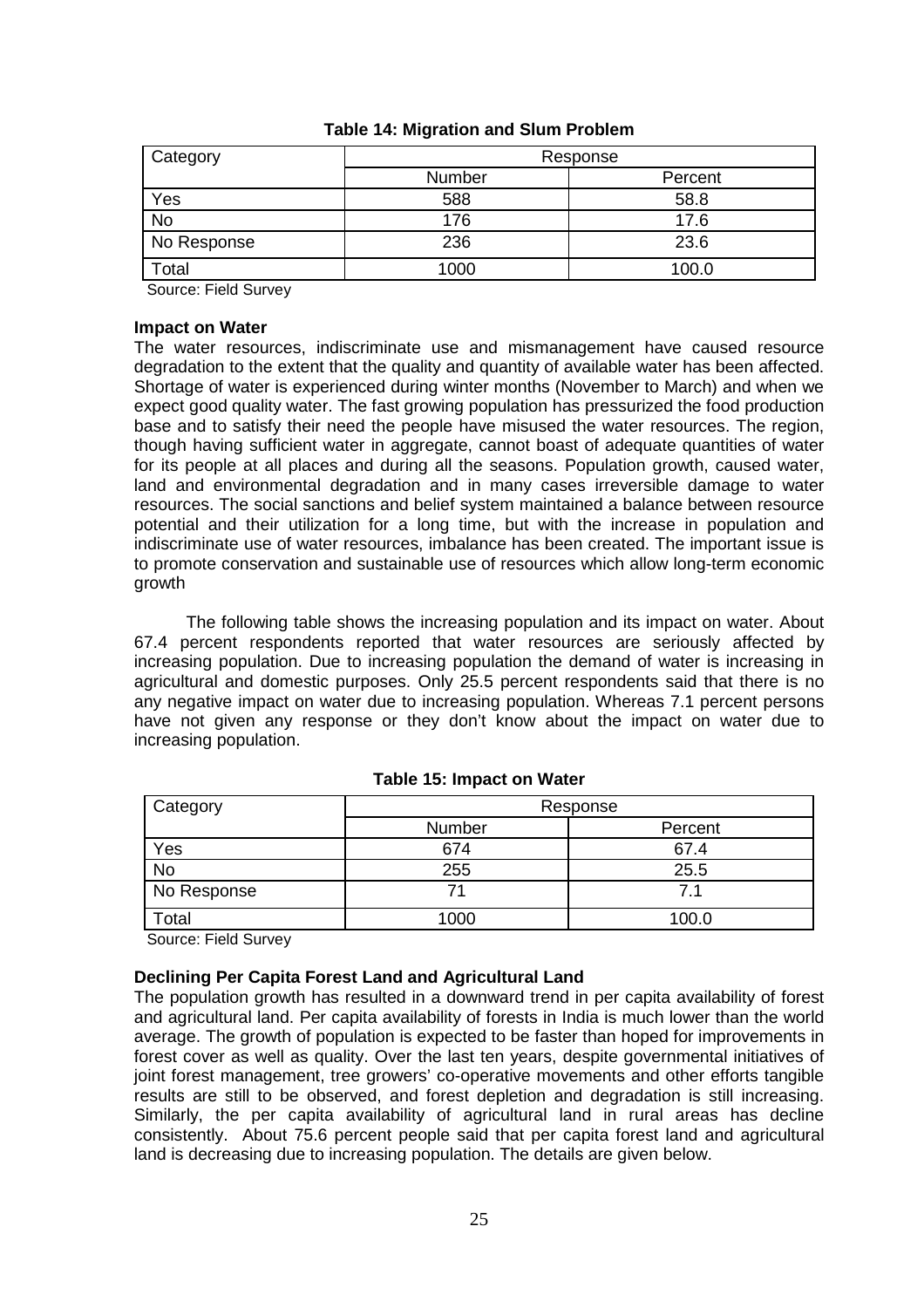| Category    | Response |         |
|-------------|----------|---------|
|             | Number   | Percent |
| Yes         | 756      | 75.6    |
| <b>No</b>   | 144      | 14.4    |
| No Response | 100      | 10.0    |
| Total       | 1000     | 100.0   |

|  | Table 16: Declining Per Capita Forest Land and Agricultural Land |  |
|--|------------------------------------------------------------------|--|
|  |                                                                  |  |

Source: Field Survey

## **Changing Consumption Patterns**

The economic and industrial development is inevitably accompanied by changing patterns of consumption. The number of registered motor vehicles in India provides one useful indicator of expanding consumption and economic growth. The increasing vehicles in country, producing more air pollution, fuel consumption, traffic jams and demands for road construction-often at the cost of agricultural land. The population of India in 2000 was just over 1 billion, and there were about 10 motor vehicles for every 1000 people, or a total of roughly 10 million motor vehicles in the country. In 2020, the population of India will be about 1.3 billion, and there will be about 44 motor vehicles for every 1000 people, making a total of 57 million vehicles (Energy Information Administration, 2001). An increase in vehicular pollution is associated with a number of environmental problems like air pollution and global warming. In most urban areas, air pollution has worsened due to traffic congestion, poor housing, poor sanitation and drainage and garbage accumulation. The environmental effects of fuels like oil and petroleum products are of growing concern owing to increasing consumption levels. In study area the numbers of all types of vehicles are increasing in rural and urban areas. This is also due to social symbol of having a vehicle. The people of study area reported that due to development environmental problems are also increasing. The situation is worst in urban area in comparison to rural areas. About 54.6 percent respondents agreed on this issue. About 25.7 percent respondents are not agreed upon this issue. The details are given below.

| - 3 - - - 3 |        |          |
|-------------|--------|----------|
| Category    |        | Response |
|             | Number | Percent  |
| Yes         | 546    | 54.6     |
| <b>No</b>   | 257    | 25.7     |
| No Response | 197    | 19.7     |
| Total       | 1000   | 100.0    |

|  | <b>Table 17: Changing Consumption Pattern</b> |
|--|-----------------------------------------------|
|--|-----------------------------------------------|

Source: Field Survey

# **Energy Demand**

The environmental effects due to increasing consumption levels of fuels are of growing concern to various researchers. About 55.4 percent respondents agreed on this issue. The combustion of fuels in industries has been a major source of pollution. Coal production through open cast mining; its supply to and consumption in power stations and industrial boilers leads to particulate and gaseous pollution, which can cause pneumoconiosis, bronchitis and respiratory diseases. The bulk of commercial energy comes from the burning of fossil fuels viz. coal and lignite in solid form, petroleum in liquid form and gas in gaseous form. In addition to emission of greenhouse gases, the burning of fossil fuels has led to several ecological problems and associated with health problems like cancer risk, respiratory diseases and other health problems. Burning of traditional fuel adds a large amount of carbon-di-oxide into atmosphere and increases air pollution. The increasing population numbers and growing affluence have already resulted in rapid growth of energy production and consumption, and this trend can only be expected to accelerate in the future. A considerable amount of air pollution results from burning of fossil fuels. Moreover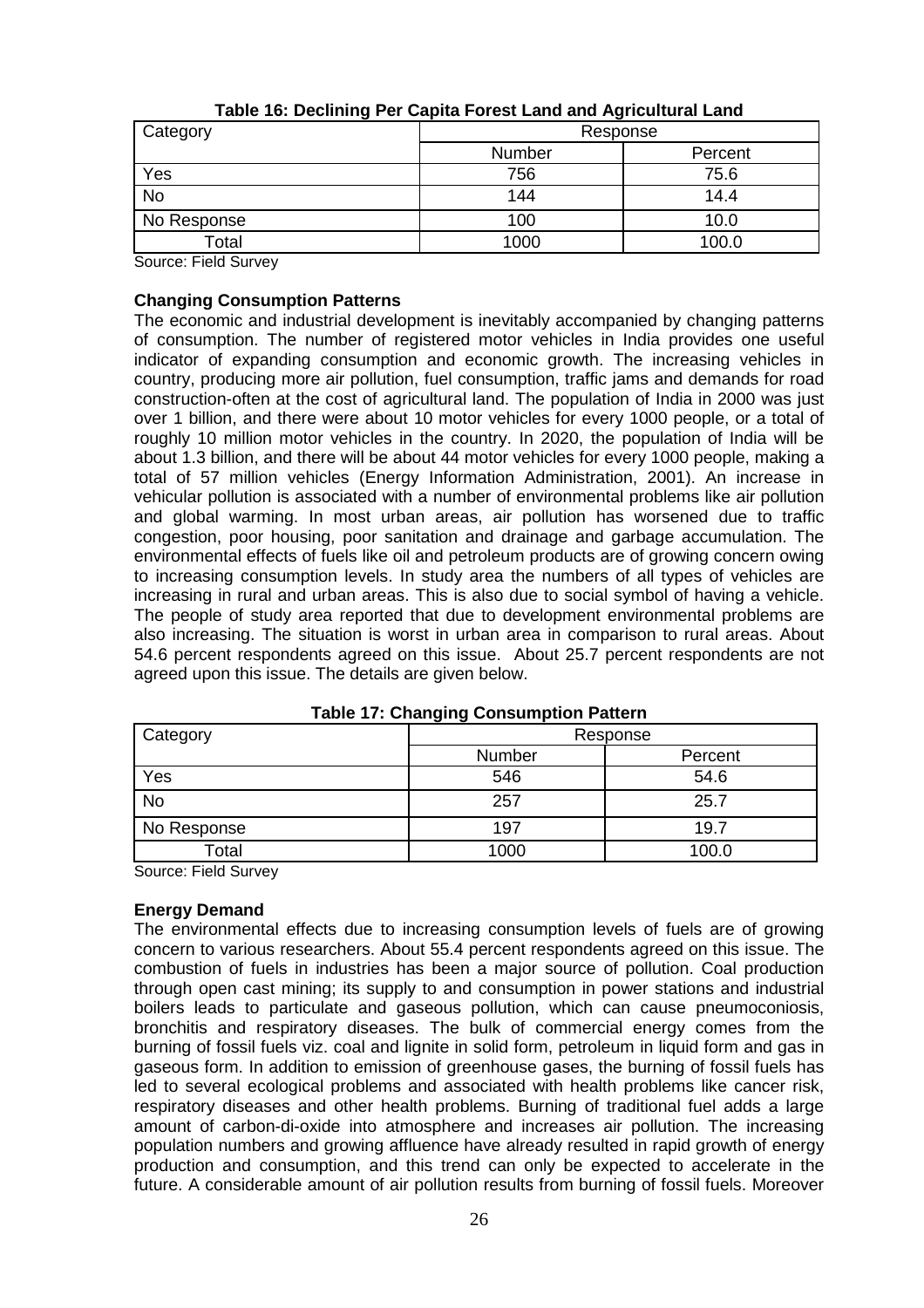the resources for fossil fuels are also limited thus exploration of alternate energy resources would provide the way out.

| --          |          |         |
|-------------|----------|---------|
| Category    | Response |         |
|             | Number   | Percent |
| Yes         | 554      | 55.4    |
| <b>No</b>   | 340      | 34.0    |
| No Response | 106      | 10.6    |
| Total       | 1000     | 100.0   |

**Table 18: Increasing Energy Demand** 

Source: Field Survey

## **Effect on Health**

The following table shows there is negative effect on the health through environmental pollution. About 72.5 percent respondents said that air pollution is affecting human health in negative sense. About 14.5 percent said that there is no any health impact due to air pollution. The details are given as below.

| Category   | Response |            |
|------------|----------|------------|
|            | Number   | Percentage |
| Yes        | 725      | 72.5       |
| <b>No</b>  | 145      | 14.5       |
| Don't know | 130      | 13.0       |
| Total      | 1000     | 100.0      |

## **Table 19: Effect on Health**

Source: Field survey

## **Conclusion**

The result of high population growth rates are increasing population density, increasing number of people below poverty line and pressure on natural resources which contributes to environmental degradation through over exploitation of natural resources. The environment protection should not be a responsibility of government alone but local people and leaders should be encouraged to make dedicated efforts to eradicate the environmental problems. It is high time that the general public, public entities, state and central government realize the damage, which our developmental process has made to the living environment. The extent is such that it cannot be resorted. There a necessity to think about the needs of present and future by compulsion and also need to balance the public interest and environment protection. It is to be noted that unless the humanity rises to the occasion for the prevention and control of the pollution and protection of environment with necessary zeal and speedy trial, the progressive and prosperous living and to procure welfare state will become a nightmare. Following suggestions are given for population and environment development of the study area on the basis of result of research work:

- . • Rapid population growth retards the economic, social and human development. Enhancement of women's status and autonomy has been conclusively established to have a direct bearing on fertility and mortality decline, which indirectly affects the population growth. More specifically, interrelationships between women's characteristics and access to resources are the mechanisms through which human fertility is determined
- The existing legal provisions are inadequate to control the enormous problems of environmental pollution of various types in the country. Therefore, the judiciary has to play a more active and constructive role. This has become all the more essential in view of the lack of awareness in the masses of the pollution problems; lack of planning and the plenty of the industries and the local bodies in this regard. New jurisprudential